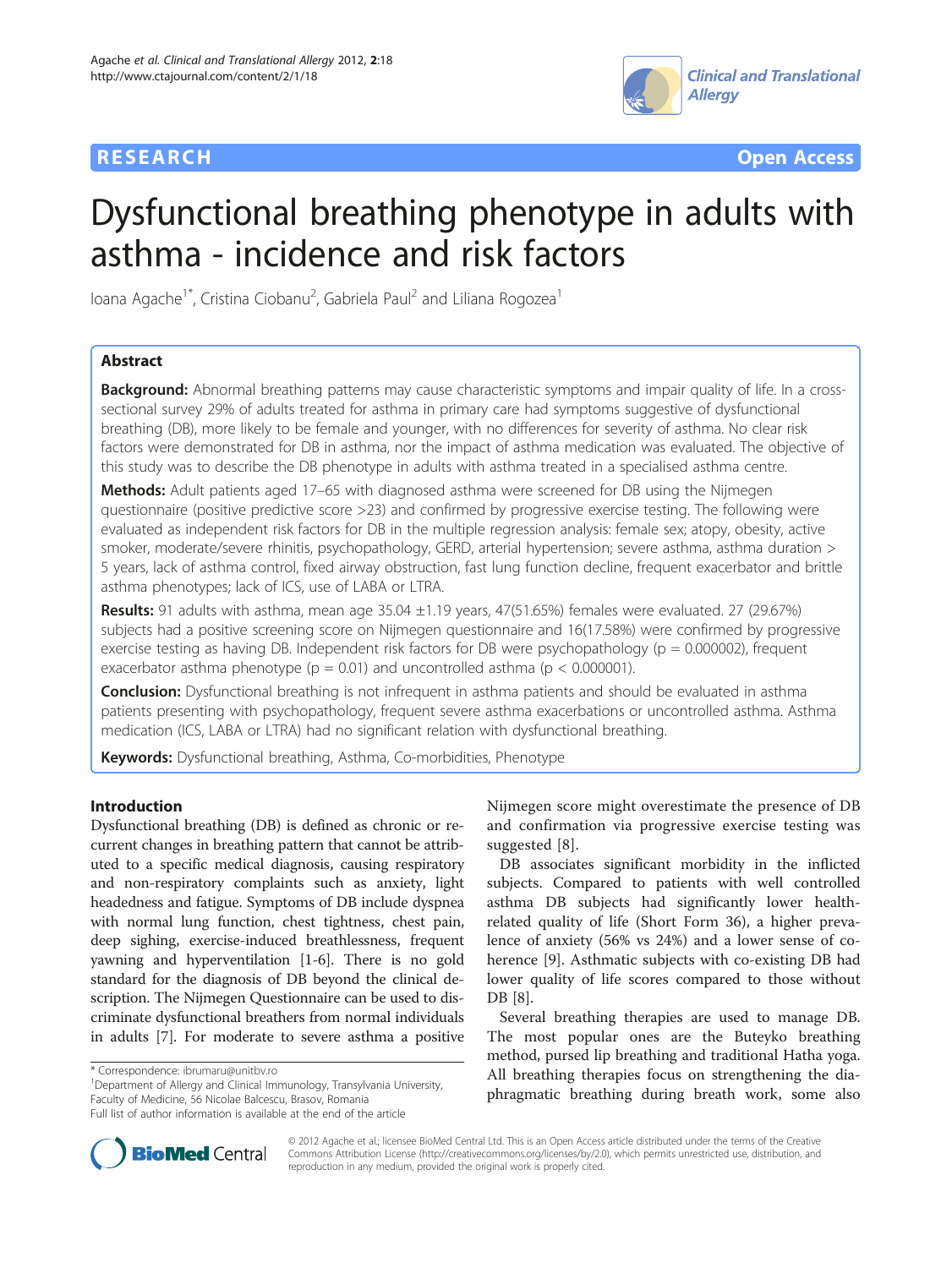address lifestyle and have strict criteria for success/progress (Hatha Yoga and Buteyko method). Most breathing therapies need an instructor for a successful learning. Patients are instructed to practice exercises at home and when symptomatic [\[10](#page-5-0)].

Although DB diagnosis is done by excluding a specific cause of dyspnea, it can co-exist with asthma, chronic obstructive pulmonary disease (COPD) or sensory hyperreactivity. No technique has yet been validated to identify DB in the presence of other respiratory disease such as asthma, although a recent report suggests that the combination of Nijmegen questionnaire as a screening tool followed by progressive exercise testing might increase the diagnostic specificity for the identification of DB in asthma patients [\[8](#page-5-0)].

In a primary care setting Nijmengen score was used to evaluate the incidence of symptoms suggestive of DB in adults with or without asthma. The incidence of DB was significantly higher in asthmatics (29%) compared to subjects without asthma (8%) [[11\]](#page-5-0). The study had a cross-sectional design and DB was diagnosed solely based on positive screening score on Nijmegen questionnaire. Conversely, 80% of subjects diagnosed as hyperventilation syndrome had asthma [\[12](#page-5-0)].

Unlike for COPD [\[13,14\]](#page-5-0), there is no clear cut relation between disease physiopathology and the appearance of DB in asthma. The increased incidence of DB in asthma may to attributed to several factors, from misdiagnosis of DB as asthma to the potential contribution of overbreathing to the airway inflammation [\[15\]](#page-5-0) and hyperreactivity [\[15,16\]](#page-5-0). DB may contribute significantly to symptoms in asthma and thus result in over-prescription of drug treatment.

No clear risk factors were identified for DB in asthma. Asthmatic DB subjects were more likely to be female and younger, with no differences for severity of asthma [[11,17\]](#page-5-0). The impact of asthma medication on DB incidence was not evaluated.

The aim of this study was to describe the incidence and risk factors for the dysfunctional breathing phenotype in adults with asthma evaluated in a specialized asthma centre. Our hypothesis was that the incidence of DB will vary according to the diagnostic method used and that several phenotypic traits and asthma comorbidities can define asthma subjects prone to dysfunctional breathing.

# Material and methods

Study protocol was approved by the local ethics committee and all subjects provided written informed consent before entering the trial. To avoid selection bias only 25% of subjects were randomly picked up from our own database, while 75% were referred by five other asthma clinics.

To be selected into the trial the subjects had to comply with the following inclusion criteria: adults with asthma, defined by history and an FEV1 increase after a bronchodilator > 12% and 200 ml at inclusion; provision of informed consent; willingness to comply with study procedures; available detailed data on asthma history (including control, severity and exacerbations), asthma treatment and serial lung function measurement in the previous 12 months.

At inclusion the patients for evaluated for demographics and asthma background (history, treatment, previous lung function measurements). Lung function with bronchodilator testing (Micromedical MK8) was performed to confirm the diagnosis of asthma. DB was identified by a positive screening score > 23 on Nijmegen questionnaire and confirmed via progressive exercise testing.

A symptom-limited exercise test using one cycle ergometer. was performed using a stepwise increase in work load of 16 W·min<sup>-1</sup>, starting with unloaded cycling [\[18](#page-5-0)]. All tests were continued as symptom-limited (dyspnea), in the absence of chest pain or ECG abnormalities. Prior to the test, patients were encouraged to reach maximal exhaustion, while during exercise no further motivational interventions were utilised. The procedure was continuously monitored by a physician. All tests were performed in room air according to current guidelines for exercise testing, with continuous monitoring of ECG, blood pressure and oxygen saturation. The presence of an abnormal breathing pattern such as an increase in deep sigh rate in response to exercise or unsteadiness and irregularity of breathing with no evidence of bronchoconstriction on spirometry and good exercise tolerance was considered diagnostic for DB. The abnormal breathing pattern was assessed by the same physician for all the subjects evaluated, in comparison with the baseline breathing pattern.

The following risk factors for DB were evaluated at inclusion:

- A. demographic features: age, female sex
- B. Asthma co-morbidities: obesity; atopy; active smoker status; moderate/severe rhinitis; psychopathology; gastro-esophageal reflux (GERD); high blood pressure;
- C. Asthma phenotypic traits: severe asthma; lack of asthma control; asthma duration > 5 years; fixed airway obstruction; fast lung function decline; frequent exacerbator phenotype; brittle asthma type I and II;
- D. Asthma medication: lack of ICS use in the last 6 months; use of long acting beta 2 agonists (LABA) as add-on to ICS in the last 6 months; use or leukotriene receptor antagonists (LTRA) in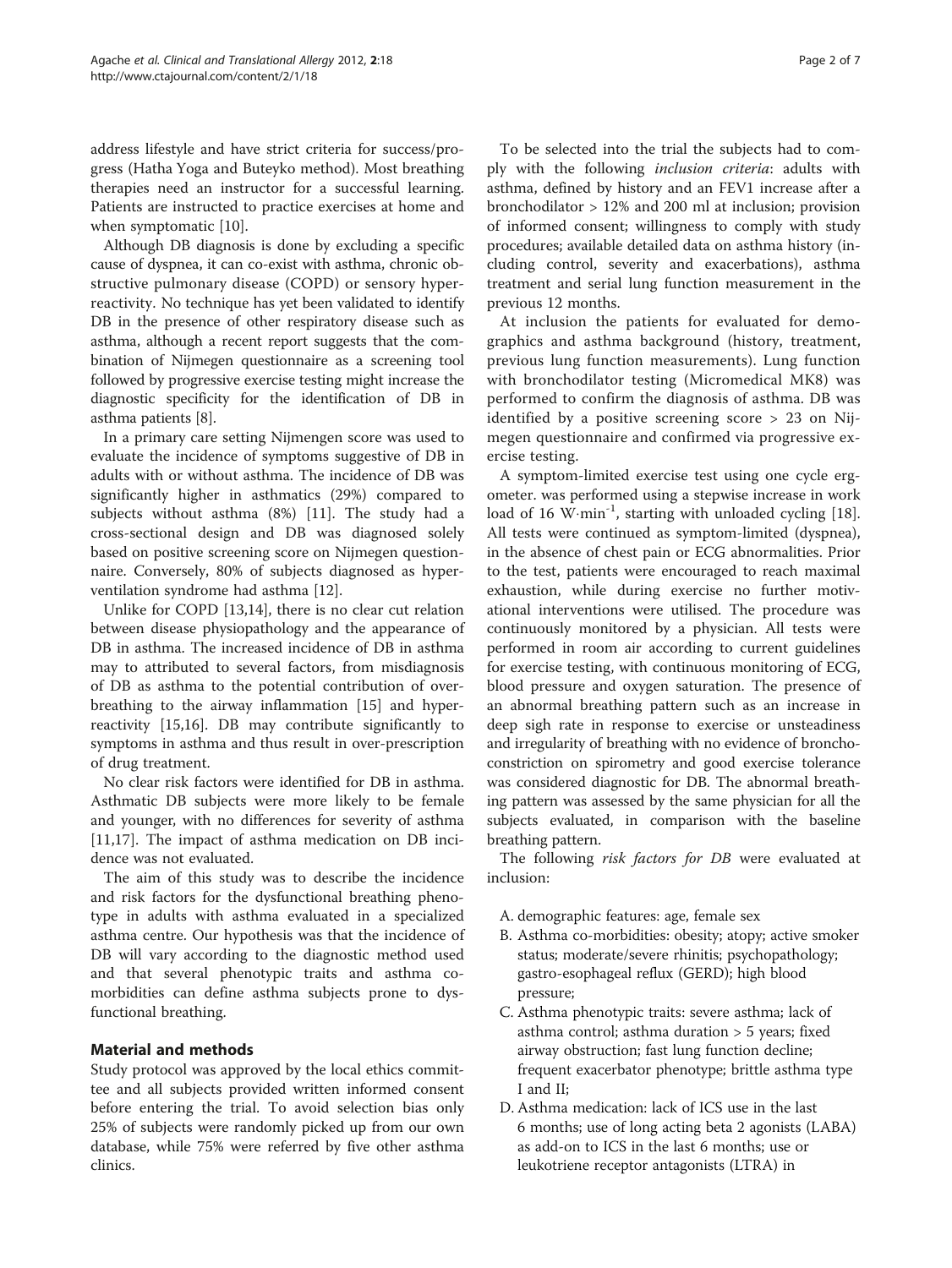<span id="page-2-0"></span>monotherapy or as add-on to ICS in the last 6 months.

Obesity was defined by a BMI at or above the 95th percentile. Atopy was diagnosed if at least one skin prick test (SPT) was positive from the common aeroallergens tested (house dust mites, cat, dog, molds, cockroaches, grass/trees/weeds pollen). SPT was considered positive if for a wheal diameter of allergen/wheal diameter of histamine > 1 and a mean wheal size  $\geq$  3 mm. Active smoker status was defined as daily smoking. Moderate/severe rhinitis was diagnosed using the ARIA criteria for severity [\[19\]](#page-5-0), in association with an ENT examination excluding other nasal pathologies. A careful examination by an adult psychologist was performed. Anxiety or depression (Hospital Anxiety and Depression Scale score > 11) were considered as psychopathologic risk factors for DB. According to the National Institute of Mental Health anxiety disorders were separated into generalized anxiety disorder, obsessive-compulsive disorder, panic disorder, post-traumatic stress disorder and phobias, including the specific phobia of blood, injections, and injuries. GERD was diagnosed by gastro-esophageal endoscopy. High blood pressure was diagnosed by ambulatory blood pressure monitoring as values above 135/85 mmHg awake and above 120/75 mmHg during sleep [\[20](#page-5-0)]. Severe asthma was defined according to the recommendations of World Health Organization Consultation on Severe Asthma [[21\]](#page-5-0). Lack of asthma control (partial or noncontrolled asthma) was defined using the GINA criteria [[22\]](#page-5-0). Fixed airway obstruction was considered for an FEV1 < 80% predicted despite maximal therapy in the 12 months at all serial lung function measurements performed. Fast lung function decline was defined as an FEV1 decrease >100 ml/year in previous 12 months. The frequent exacerbator phenotype was considered in the presence of at least 3 exacerbations requiring systemic steroids and/or ER visit and/or hospitalization for asthma in the previous 12 months. Brittle asthma type I was diagnosed based on more than 40% diurnal variability in PEF rate on most days over previous 6 months despite maximal treatment, while type II brittle asthma was considered for patients with acute severe attacks on a background of apparently good asthma control [[23\]](#page-5-0).

#### Statistical analysis

Results were analyzed with STATISTICA 7 (StatSoft. Inc, Tulsa, USA). The differences between asthma patients groups with and without DB were tested using the Chi-test and  $t$ -test for independent samples. Independent risk factors for DB were analyzed in the multiple regression analysis. To avoid falsely positive conclusions, the significance level at each test was set to 0.05.

### Results

200 adults asthma patients were screened and 91 asthmatics fulfilling all the inclusion criteria were enrolled. Mean age of enrolled asthmatics was 35.04 ±1.19 years and 47(51.65%) were females.

27 (29.67%) asthma patients had a positive screening score (>23) after completing the Nijmegen questionnaire and 16(17.58%) were confirmed by progressive exercise testing as having DB.

The incidence of risk factors evaluated for DB is presented in Table 1. In the group of asthma patients with DB there was increased incidence of female sex and of asthma co-morbidities such as moderate/severe rhinitis, psychopathology and GERD. Anxiety disorders were diagnosed in 7 of the subjects from the DB group, followed by depression in 4 cases, while in the non DB group both cases were diagnosed with depression. Out of the 7 anxiety disorders identified 5 were panic disorder and 2 were specific phobia of blood, injections, and injuries.

In the DB group there was also significant increased incidence of severe asthma, lack of asthma control and of asthma phenotypes fast FEV1 decline, frequent exacerbator and brittle asthma. Conversely, atopy was significantly

| Table 1 Incidence of risk factors for dysfunctional |  |
|-----------------------------------------------------|--|
| breathing in study group                            |  |

| <b>Risk factor</b>          | Subjects with<br>$DB (n = 16)$ | Subjects without p value<br>$DB (n = 75)$ |           |
|-----------------------------|--------------------------------|-------------------------------------------|-----------|
| Age (years; mean $\pm$ SD)  | $37.88 \pm 1.39$               | $34.44 \pm 1.39$                          | 0,2880    |
| Female sex                  | 13(82.25%)*                    | 34(45.33%)                                | 0,0091    |
| <b>Obesity</b>              | 6(37.5%)                       | 37(49.33%)                                | 0.3894    |
| Atopy                       | 9(56.25%)                      | 72(96%)*                                  | < 0,00001 |
| Active smoker               | 5(31.25%)                      | 12(16%)                                   | 0,1554    |
| Moderate/severe<br>rhinitis | 13((82.25%)*                   | 41(54.67%)                                | 0,0494    |
| Psychopathology             | 12(75%)*                       | 2(2.67%)                                  | < 0,00001 |
| GFRD                        | $8(50\%)*$                     | $1(1.33\%)$                               | < 0,00001 |
| High blood pressure         | 2(12.5%)                       | 6(8%)                                     | 0,5639    |
| Severe asthma               | 9(56.25%)*                     | 15(20%)                                   | 0,0028    |
| Lack of asthma<br>control   | 13((82.25%)*                   | $4(5.33\%)$                               | < 0,00001 |
| Asthma duration $> 5$ years | 9(56.25%)                      | 25(33.33%)                                | 0,0854    |
| Fixed airway obstruction    | 1(6.25%)                       | 11(14.67%)                                | 0,3663    |
| Fast FFV1 decline           | $4(25%)$ *                     | 4(5.33%)                                  | 0,0117    |
| Frequent exacerbator        | 15(93.75%)*                    | 8(10.67%)                                 | < 0,00001 |
| Brittle asthma              | $6(37.5%)$ *                   | $1(1.33\%)$                               | < 0,00001 |
| Lack of ICS                 | 4(25%)                         | 44(58.67%)*                               | 0,0143    |
| Use of LABA as add-on       | 7(43.75%)                      | 16(21.33%)                                | 0,0611    |
| Use of ITRA                 | 7(43.75%)                      | 55(73.33%)*                               | 0,0211    |

\* p value statistically significant.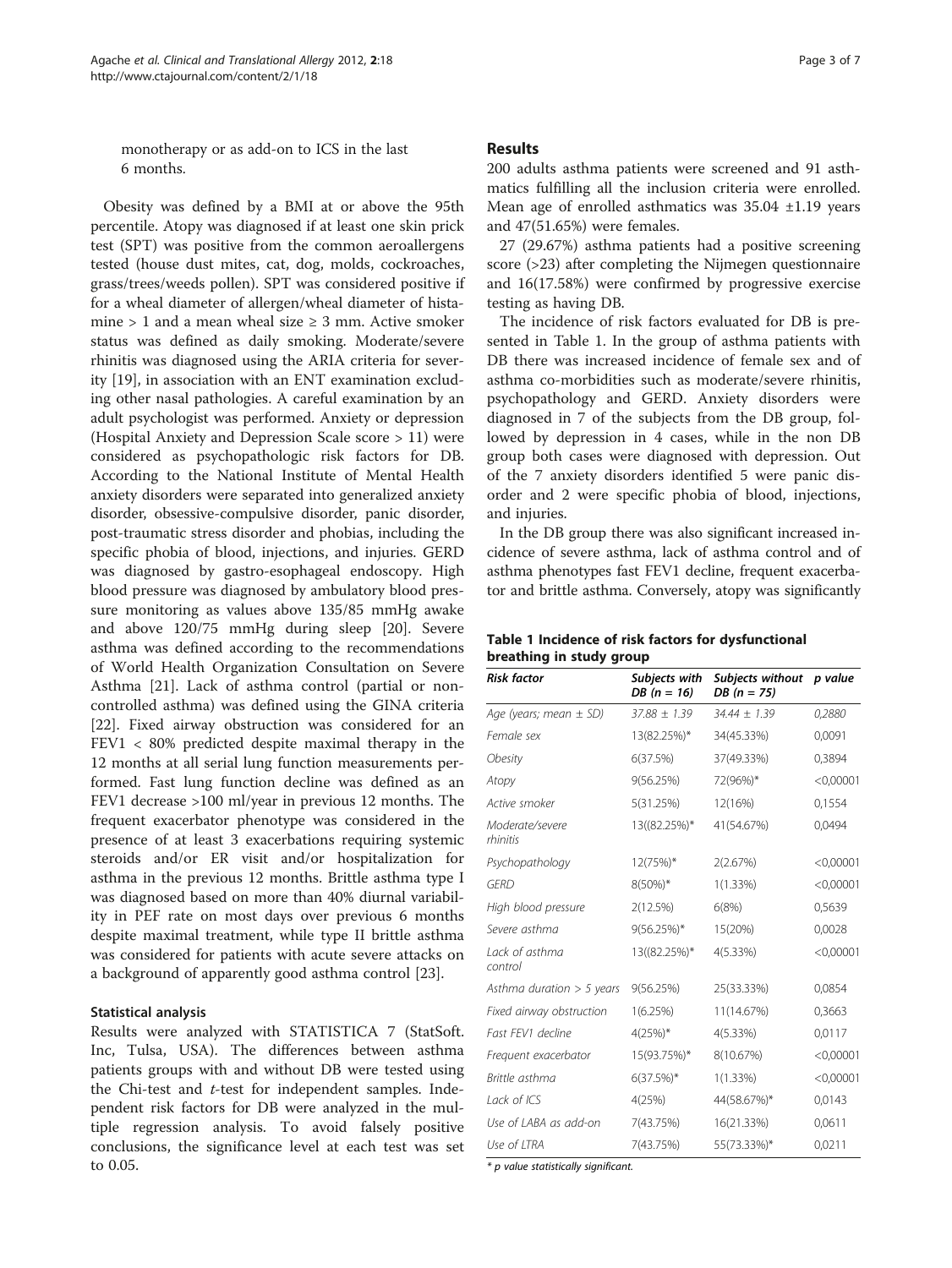<span id="page-3-0"></span>higher in the asthma patients group without DB, together with lack of use of ICS and use of LTRA, either as monotherapy or as add-on to inhaled corticosteroids.

In the multiple regressions analysis however only psychopathology, lack of asthma control and the frequent exacerbator phenotype were independent risk factors for DB (Table 2).

# **Discussion**

## Incidence of dysfunctional breathing

The incidence of a positive Nijmegen screening score for DB in our study was 29.67%, matching perfectly with the previous UK study [\[11,17\]](#page-5-0) where DB was diagnosed solely based on Nijmegen questionnaire. However, only 16 cases (59.3% of the patients with a positive screening score) showed inappropriate hyperventilation at the progressive exercise testing and thus were confirmed with DB. The result is similar to that reported by Stanton et al. [\[8](#page-5-0)], where only 58.8% of patients with a positive Nijmegen screening score were confirmed as having DB.

The results are confirming our hypothesis that different diagnostic methods report different incidences for DB. Correct diagnosis of DB in asthma patients is of paramount importance. Some of the asthma symptoms such as breathlessness, chest pain, chest constriction and accelerated breathing overlap with DB symptoms as depicted by Nijmegen questionnaire. Unlike other diseases causing breathlessness the diagnosis of DB is not based on independent criteria, thus the Nijmegen questionnaire is

different from other disease specific health status measures [[24](#page-5-0)]. In the original validation of the Nijmegen questionnaire there was some crossover with a healthy reference group [[7](#page-5-0)] and no validation was performed with people who had other causes of dyspnea. Progressive exercise testing may depict inappropriate ventilation, but hypocapnia may not be always detected [[25](#page-5-0)] and a standard set of diagnostic parameters is lacking. In our study we diagnosed inappropriate ventilation case by case in comparison with the baseline breathing pattern and in relation to objective parameters such as work load and lung function. Other proposed standardized methods for diagnosing DB are the Respiratory Induction Plethysmography (RIP) and a technique evaluating and quantifying the breathing pattern, called the Manual Assessment of Respiratory Motion (MARM). Both RIP and MARM methods were able to differentiate between abdominal and thoracic breathing patterns, but only MARM was able to differentiate between breathing changes occurring as result of slumped versus erect sitting posture [[26](#page-5-0)]. However, none of these techniques are validated for asthma patients.

# Dysfunctional breathing and asthma co-morbidities

The present study is the first to evaluate the relation between DB and other asthma co-morbidities. Except psychopathology, other asthma co-morbidities evaluated (obesity, moderate/severe rhinitis, GERD, atopy, high blood pressure) did not increase the risk for DB in the multiple regression analysis. However, there was increased incidence

|  |  |  | Table 2 Risk factors for dysfunctional breathing (multiple regression analysis) |
|--|--|--|---------------------------------------------------------------------------------|
|--|--|--|---------------------------------------------------------------------------------|

| <b>Risk factor</b>          | <b>Beta</b> | St.Err of beta | В           | S.Err of B | p value        |
|-----------------------------|-------------|----------------|-------------|------------|----------------|
| Female sex                  | 0.044035    | 0.053897       | 0.032830    | 0.040182   | 0.416651       |
| Obesity                     | $-0.027895$ | 0.054722       | $-0.020812$ | 0.040828   | 0.611803       |
| Atopy                       | 0.039556    | 0.056458       | 0.046908    | 0.066951   | 0.485822       |
| Active smoker               | $-0.044177$ | 0.052323       | $-0.042061$ | 0.049817   | 0.401331       |
| Moderate/severe rhinitis    | 0.086165    | 0.054499       | 0.065263    | 0.041278   | 0.118311       |
| Psychopathology             | 0.395755    | 0.076665       | 0.406942    | 0.078832   | $0.000002*$    |
| <b>GERD</b>                 | 0.087420    | 0.080967       | 0.103668    | 0.096015   | 0.283928       |
| High blood pressure         | $-0.011727$ | 0.054169       | $-0.016319$ | 0.075377   | 0.829222       |
| Severe asthma               | $-0.057307$ | 0.074725       | $-0.048295$ | 0.062974   | 0.445681       |
| Lack of asthma control      | $-0.437868$ | 0.072179       | $-0.407959$ | 0.067249   | $< 0.0000001*$ |
| Asthma duration $>$ 5 years | $-0.038431$ | 0.058607       | $-0.029108$ | 0.044390   | 0.514114       |
| Fixed airway obstruction    | $-0.073994$ | 0.053388       | $-0.081121$ | 0.058531   | 0.170100       |
| Fast FEV1 decline           | 0.039443    | 0.057331       | 0.051653    | 0.075078   | 0.493702       |
| Frequent exacerbator        | 0.177586    | 0.070043       | 0.151735    | 0.059847   | $0.013436*$    |
| Brittle asthma              | $-0.024448$ | 0.063002       | $-0.036526$ | 0.094127   | 0.699140       |
| Lack of ICS                 | 0.025523    | 0.071903       | 0.019043    | 0.053646   | 0.723664       |
| Use of LABA as add-on       | 0.031491    | 0.094519       | 0.025350    | 0.076089   | 0.739988       |
| Use of LTRA                 | 0.068785    | 0.051638       | 0.056558    | 0.042459   | 0.187104       |

\* p value statistically significant.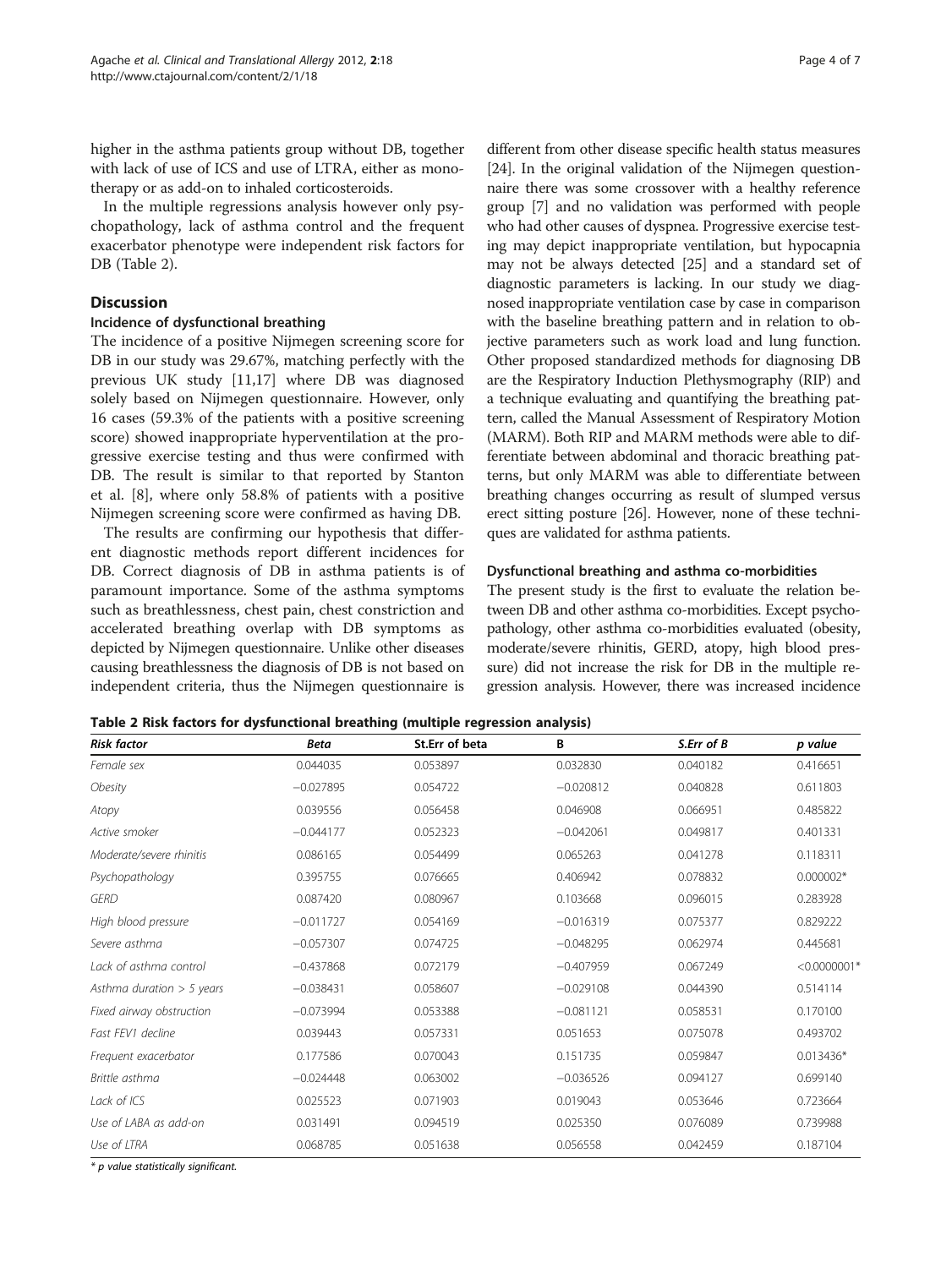of moderate/severe rhinitis and GERD in the DB group (Table [1](#page-2-0)), suggesting a careful examination for DB in patients with asthma associated with these two comorbidities. The increased incidence of moderate/severe rhinitis in asthmatic DB patients is not surprising considering the consequences of oral breathing and the link between rhinitis and asthma, which might involve common abnormal neural pathways. In a study evaluating patients complaining of ongoing nasal congestion, despite an apparently adequate surgical result and appropriate medical management, there was significant increased incidence of an elevated respiratory rate, with an upper thoracic breathing pattern and an elevated Nijmegen score [[27\]](#page-5-0). The nasal congestion could be the consequence of the abnormal breathing pattern with low PaCO2 levels increasing nasal resistance. Another possible explanation is reduced alae nasae muscle activity secondary to the reduced activity of serotonin-containing raphe neurons [\[27\]](#page-5-0). The relation between DB and GERD is an intriguing observation which deserves further evaluation, since it has been shown in asthmatic subjects that perfusion of acid into the distal esophagus increases the bronchoconstriction produced by isocapnic hyperventilation and by methacholine [\[28\]](#page-6-0). The increased incidence of atopy in the non-DB asthma patients group might suggest that DB appears more frequently in non-atopic asthma. The lack of association between DB and obesity is not surprising since hypoventilation is significantly more frequently encountered in obese patients [\[29](#page-6-0)] and an improvement in compensatory hyperventilation during exercise is closely related to loss in overall fat mass [\[30](#page-6-0)].

The major asthma co-morbidity (Table [2](#page-3-0)) increasing the risk for DB in asthma patients are the anxiety disorders, especially panic disorders and specific phobia of blood, injections, and injuries. Both panic disorders and specific phobias were related to asthma [[31,32](#page-6-0)], and hyperventilation may provide an interesting link with asthma, based on sustained levels of hypocapnia [\[33,34](#page-6-0)]. In patients with panic disorders raising CO2 levels by therapeutic capnometry proved superior to cognitivebehavior therapy [[33\]](#page-6-0). The method is not yet validated for asthma, since it was tested only in a small trial [\[35\]](#page-6-0). However, a larger clinical trial sponsored by the National Heart, Lung and Blood Institute will evaluate the benefits of therapeutic capnometry for asthma patients, with a particular focus on changes in PaCO2 and inflammation [\[33](#page-6-0)].

# Dysfunctional breathing and asthma phenotypic traits

We also examined the relation between phenotypic traits of asthma and DB. Lack of asthma control and the frequent exacerbator phenotype were independent predictors for DB in the multiple regression analysis.

As any other asthma co-morbidity DB is closely related to asthma control. However, specific studies aiming at DB treatment in asthma patients focused solely on the quality of life status, which is only an indirect indicator for asthma control [[36](#page-6-0)]. In an interventional study breathing retraining did not improve the objective measures of respiratory function except for relaxed breathing rate [[37](#page-6-0)]. In the presence of DB it is imperative to combine multiple measures for assessing asthma control, especially lung function measurement. In a case report of two children with asthma and DB the authors reported on the low Asthma Control Test score in the absence of asthma worsening [[38](#page-6-0)]. As indicated by GINA guidelines [\[22](#page-5-0)] lack of control in our study was defined by a composite measure of daytime and nighttime symptoms, limitation of activities, need for reliever medication and lung function testing.

The association of the frequent exacerbator phenotype with DB in asthma is an interesting observation of this study, since we described this phenotype as an asthmatic with at least 3 severe exacerbations requiring systemic steroids and/or ER visit and/or hospitalization for asthma in the previous 12 months. The presence of DB should be carefully diagnosed in these patients in order to avoid over-treatment and to allow patient to benefit from nonpharmacological interventions.

In the DB group there was significant increased incidence of severe asthma and of brittle asthma. These two asthma phenotypes could also benefit from non-pharmacological treatment and possible prevention of asthma attacks if DB is correctly and promptly identified. Since fast FEV1 decline was encountered more frequently in the DB group, the condition might prove important for evaluating asthma future risk.

#### Relation with asthma medication

Asthma medication (LABA or LTRA) associated no increased risk for DB in the multiple regression analysis. Lack of ICS in the past six months, as a measure of under treatment of steroid-responsive asthmatic inflammation, was not associated with an increased risk for DB. Since in the non-DB group there was an increased usage of LTRA as a first line controller (Table [1](#page-2-0)), exploring the leukotriene pathway in the pathogenesis of hyperventilation syndrome might prove of interest. As an alternative explanation there were significantly more milder asthmatics in the non-DB group compared to the DB group (Table [1\)](#page-2-0).

#### Limitations and open questions

This study is obviously hampered by the non-interventional design and by the small number of subjects included. However, it was carefully planned as a proof of concept study and the hypothesis of a special risk profile for dysfunctional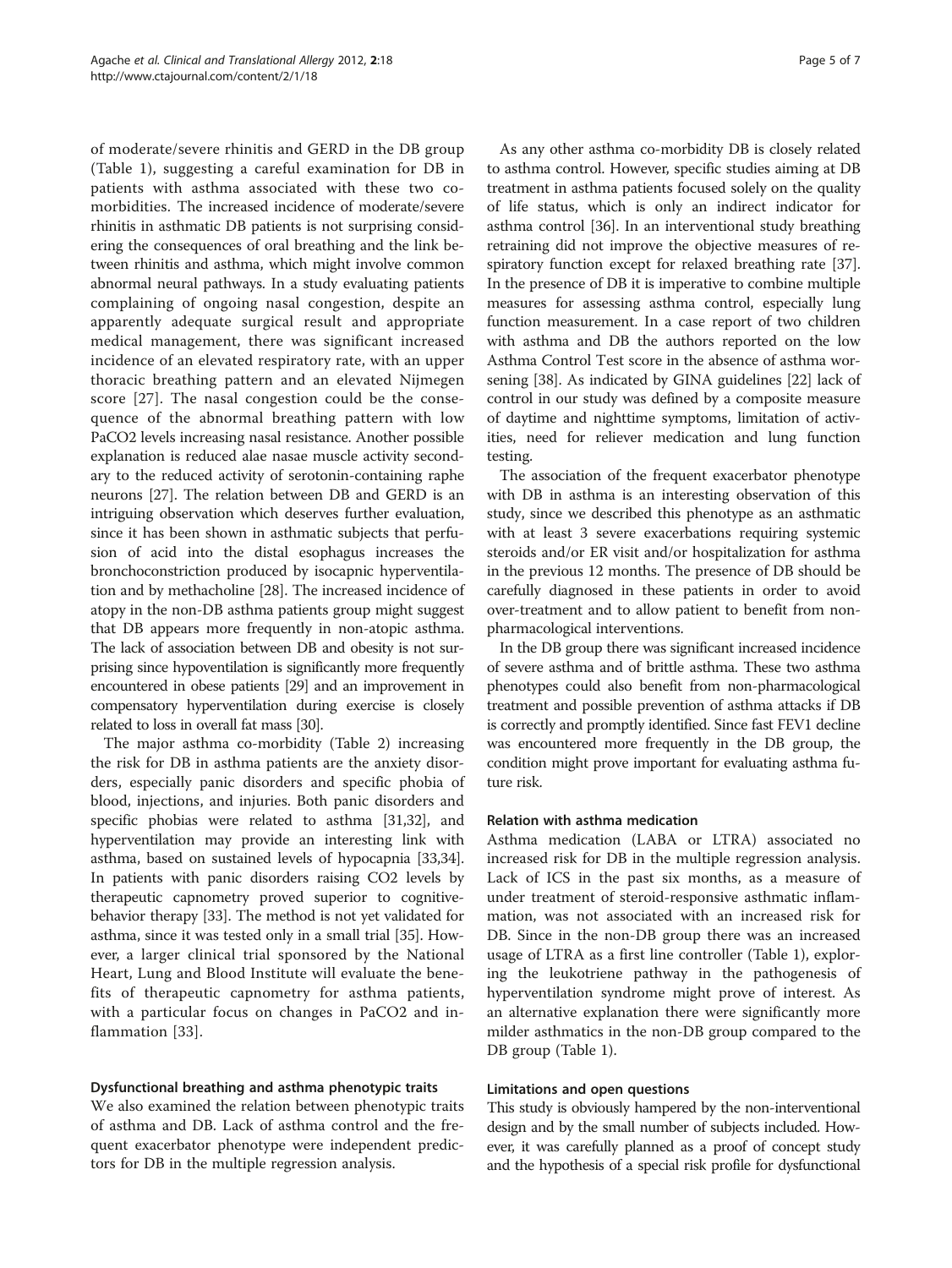<span id="page-5-0"></span>breathing phenotype in an asthmatic patient was proved. Further validation of our findings in a prospective, interventional trial is warranted in order to clarify the role of DB in relation to asthma co-morbidities and phenotypic traits.

The lack of a standard set of diagnostic parameters to define inappropriate ventilation during progressive exercise testing is also acknowledged. However, as previously explained, we tried to eliminate as much as possible the subjective character of the evaluation by defining inappropriate ventilation case by case in comparison with the baseline breathing pattern and in relation to objective parameters such as work load and lung function. There is a clear and urgent need to validate tests such as progressive exercise testing, RIP or MARM for diagnosis of DB in asthma patients.

#### Summary

This study shows that dysfunctional breathing is not infrequent in adults with asthma and should be evaluated in asthma patients presenting with, frequent severe asthma exacerbations and uncontrolled asthma.

The occurrence of dysfunctional breathing in asthma offers an explanation for asthma symptoms from a different perspective. Correct and prompt identification of abnormal breathing patterns in asthma offers the opportunity for treatment beyond pharmacology and for reducing unnecessary medication to control asthma symptoms. The main issue to be solved remains the validation of a goldstandard method for diagnosing dysfunctional breathing in asthma patients by using objective measurements.

#### Abbreviations

ACT: Asthma Control Test; ARIA: Allergic Rhinitis and its Impact on Asthma; BM: Body Mass Index; COPD: Chronic Obstructive lung Disease; DB: Dysfunctional Breathing; ECG: Electrocardiogram; ENT: Ear/Nose/Throat; ER: Emergency Room; FEV1: Forced Expiratory Volume in the first second; GERD: Gastro-oesophageal reflux disease; GINA: Global Initiative for Asthma; ICS: Inhaled Corticosteroids; LABA: Long-acting Beta2 Agonists; LTRA: Leukotriene Receptor Antagonists; MARM: Manual Assessment of Respiratory Motion; SPT: Skin Prick Test; PaCO2: Partial Pressure of Carbon Dioxide in the arterial blood; RIP: Respiratory Induction Plethysmography.

#### Competing interests

The authors declare no competing interests relevant to this paper.

#### Authors' contribution

IA, LR – study design and coordination. CC, GP, LR – patient evaluation and laboratory work. IA, CC, LR – data analysis and interpretation of results. IA – preparation and critical revision of the manuscript. All authors read and approved the final manuscript.

#### Acknowledgements

The present study was financially supported by Theramed Medical Centre. The excellent support of the study nurses Daniela Poenaru, Camelia Suciu and Susana Fertu is also acknowledged.

#### Author details

<sup>1</sup>Department of Allergy and Clinical Immunology, Transylvania University, Faculty of Medicine, 56 Nicolae Balcescu, Brasov, Romania. <sup>2</sup>Theramed Medical Center, Department of Allergy and Clinical Immunology, 16 Spatarul Luca Arbore, Brasov, Romania.

Received: 13 June 2012 Accepted: 13 September 2012 Published: 19 September 2012

#### References

- 1. Folgering H: The pathophysiology of hyperventilation disorder. Monalsi Arch Chest Dis 1999, 54:365–371.
- 2. Gardner WN: The pathophysiology of hyperventilation disorders. Chest 1996, 109:516–534.
- 3. Howell JB: The hyperventilation syndrome: a syndrome under threat? Thorax 1997, 52(Suppl 3):S30–S34.
- 4. Lewis RA, Howell JB: Definition of the hyperventilation syndrome. Bull Eur Physiopathol Respir 1986, 22:201–205.
- 5. Howell JB: Behavioural breathlessness. Thorax 1990, 45:287–292.
- 6. Han JN, Stegen K, Schepers R, Van den Bergh O, Woestinjne KP: Subjective symptoms and breathing pattern at rest and following hyperventilation in anxiety and somatiform disorders. J Psychosom Res 1998, 45:519–532.
- 7. van Dixhoorn DJ, Duivenvoorden HJ: Efficacy of Nijmegen Questionnaire in recognition of the hyperventilation syndrome. J Psychosom Res 1985, 29:199–206.
- 8. Stanton AE, Vaughn P, Carter R, Bucknall CE: An observational investigation of dysfunctional breathing and breathing control therapy in a problem asthma clinic. J Asthma 2008, 45:75.
- 9. Hagman C, Janson C, Emtner M: A comparison between patients with dysfunctional breathing and patients with asthma. Clin Respir J 2008, 2:86–91.
- 10. Bruton A, Thomas M: The role of breathing training in asthma management. Curr Opin Allergy Clin Immunol 2011, 11:53-57.
- 11. Thomas M, McKinley RK, Freeman E, Foy C, Price D: The prevalence of dysfunctional breathing in adults in the community with and without asthma. Prim Care Respir J 2005, 14:78–82.
- 12. Demeter SL, Cordasco EM: Hyperventilation syndrome and asthma. Am J Med 1986, 81:989–994.
- 13. MacIntyre NR: Mechanisms of functional loss in patients with chronic lung disease. Respir Care 2008, 53:1177–1184.
- 14. Connolly CK: Dysfunctional breathing in COPD. Thorax 2003, 58:460-461.
- 15. Davis MS, Freed AN: Repeated hyperventilation causes peripheral airways inflammation, hyperreactivity and impaired bronchodilation in dogs. Am J Respir Crit Care Med 2001, 164:785–789.
- 16. Osborne CA, O'Connor BJ, Lewis A, Kanabar V, Gardner WN: Hyperventilation and asymptomatic chronic asthma. Thorax 2000, 55:1016–1022.
- 17. Thomas M, McKinley RK, Freeman E, Foy C: Prevalence of dysfunctional breathing in patients treated for asthma in primary care: cross sectional survey. BMJ 2001, 322:1098-1100.
- 18. ATS/ACCP: Statement on Cardiopulmonary Exercise Testing. Am J Respir Crit Care Med 2003, 167:211–277.
- 19. Bousquet J, Khaltaev N, Cruz AA, World Health Organization, et al: GA(2) LEN; AllerGen. Allergic Rhinitis and its Impact on Asthma (ARIA) 2008 update (in collaboration with the World Health Organization, GA(2)LEN and AllerGen). Allergy 2008, 63(Suppl 86):8–160.
- 20. NHLBI: The Seventh Report of the Joint National Committee on Prevention, Detection, Evaluation, and Treatment of High Blood Pressure - Complete Report. 2004. http://www.nhlbi.nih.gov/guidelines/hypertension/jnc7full.htm.
- 21. Bousquet J, Mantzouranis E, Cruz AA, et al: Uniform definition of asthma severity, control, and exacerbations: document presented for the World Health Organization Consultation on Severe Asthma. J Allergy Clin Immunol 2010, 126:926–938.
- 22. GINA report. Global Strategy for Asthma Management and Prevention updated. 2011. [http://www.ginasthma.org/guidelines-gina-report-global](http://www.ginasthma.org/guidelines-gina-report-global-strategy-for-asthma.html)[strategy-for-asthma.html](http://www.ginasthma.org/guidelines-gina-report-global-strategy-for-asthma.html).
- 23. Ayres JG, Miles JF, Barnes PJ: Brittle asthma. Thorax 1998, 53:315-321.
- 24. Morgan MD: Dysfunctional breathing in asthma: is it common, identifiable and correctable? Thorax 2002, 57(Suppl. 2):1131–1135.
- 25. Vansteenkiste J, Rochette F, Demedts M: Diagnostic tests of hyperventilation syndrome. Eur Respir J 1991, 4:393-399.
- 26. Courtney R, van Dixhoorn J, Cohen M: Evaluation of breathing pattern: comparison of a Manual Assessment of Respiratory Motion (MARM) and respiratory induction plethysmography. Appl Psychophysiol Biofeedback 2008, 33:91–100.
- 27. Bartley J: Nasal congestion and hyperventilation syndrome. Am J Rhinol 2005, 19:607–611.